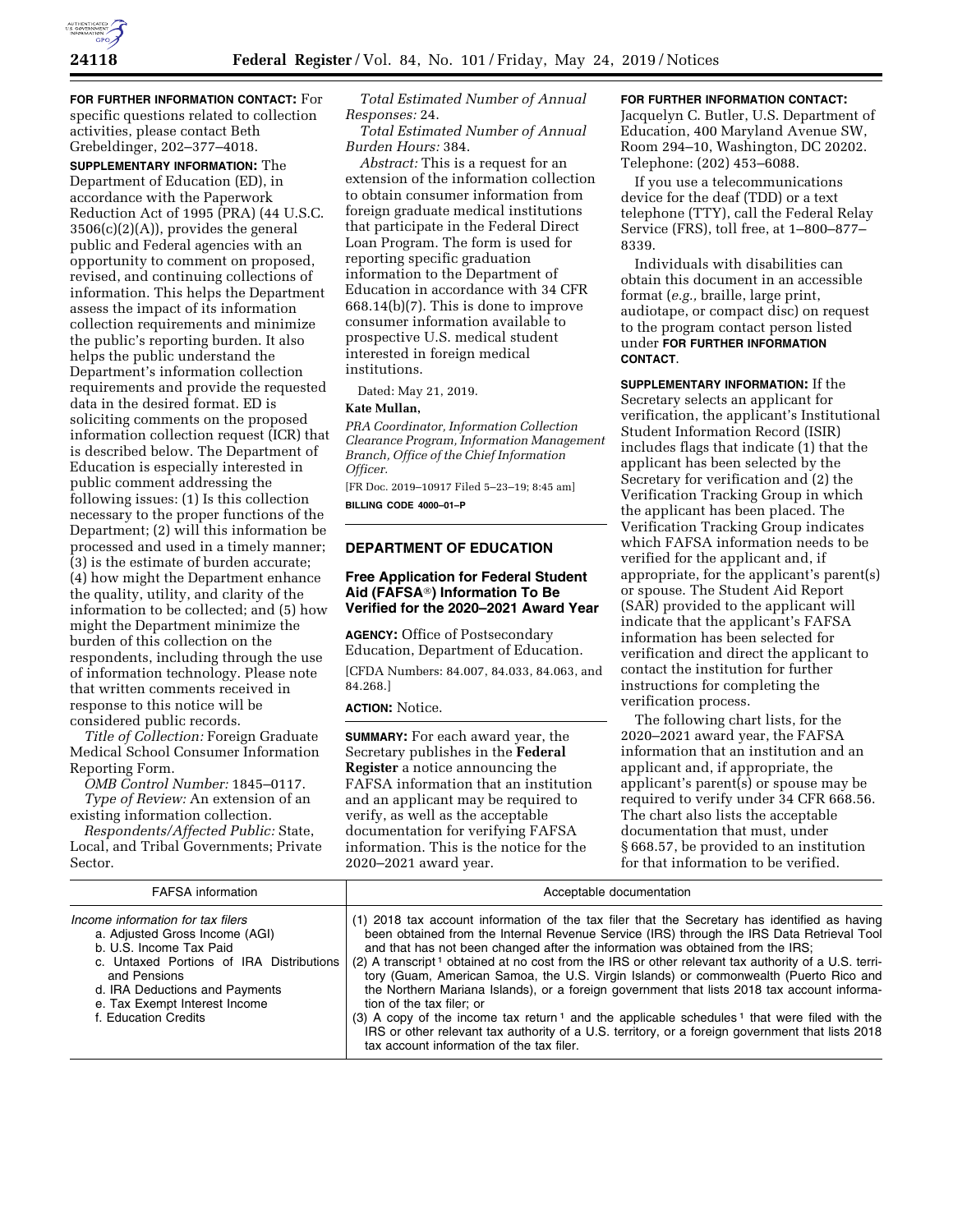| <b>FAFSA</b> information                                                                                                                                                                                                                                                              | Acceptable documentation                                                                                                                                                                                                                                                                                                                                                                                                                                                                                                                                                                                                                                                                                                                                                                                                                                                                                                                                                                                                                                                                                                                                                                                                                                                                                                                                                                                                                                                                                                                                                                                                                                                                                                                                                                                                                                                                                                                                                                                                                                                                                                                                                                                                                                                                                                                                                                                                                                                                                                                                                                                                                                                                                                                                                                                                                                                                                                                                                                                                                                                                                                                                                                                                                                                                                                                                                                                                                                                                                                                                                                                           |
|---------------------------------------------------------------------------------------------------------------------------------------------------------------------------------------------------------------------------------------------------------------------------------------|--------------------------------------------------------------------------------------------------------------------------------------------------------------------------------------------------------------------------------------------------------------------------------------------------------------------------------------------------------------------------------------------------------------------------------------------------------------------------------------------------------------------------------------------------------------------------------------------------------------------------------------------------------------------------------------------------------------------------------------------------------------------------------------------------------------------------------------------------------------------------------------------------------------------------------------------------------------------------------------------------------------------------------------------------------------------------------------------------------------------------------------------------------------------------------------------------------------------------------------------------------------------------------------------------------------------------------------------------------------------------------------------------------------------------------------------------------------------------------------------------------------------------------------------------------------------------------------------------------------------------------------------------------------------------------------------------------------------------------------------------------------------------------------------------------------------------------------------------------------------------------------------------------------------------------------------------------------------------------------------------------------------------------------------------------------------------------------------------------------------------------------------------------------------------------------------------------------------------------------------------------------------------------------------------------------------------------------------------------------------------------------------------------------------------------------------------------------------------------------------------------------------------------------------------------------------------------------------------------------------------------------------------------------------------------------------------------------------------------------------------------------------------------------------------------------------------------------------------------------------------------------------------------------------------------------------------------------------------------------------------------------------------------------------------------------------------------------------------------------------------------------------------------------------------------------------------------------------------------------------------------------------------------------------------------------------------------------------------------------------------------------------------------------------------------------------------------------------------------------------------------------------------------------------------------------------------------------------------------------------|
| Income information for tax filers with special cir-<br>cumstances<br>a. Adjusted Gross Income (AGI)<br>b. U.S. Income Tax Paid<br>c. Untaxed Portions of IRA Distributions<br>and Pensions<br>d. IRA Deductions and Payments<br>e. Tax Exempt Interest Income<br>f. Education Credits | (1) For a student, or the parent(s) of a dependent student, who filed a 2018 joint income tax<br>return and whose income is used in the calculation of the applicant's expected family con-<br>tribution and who at the time the FAFSA was completed was separated, divorced, widowed,<br>or married to someone other than the individual included on the 2018 joint income tax re-<br>turn-<br>(a) A transcript obtained from the IRS or other relevant tax authority that lists 2018 tax ac-<br>count information of the tax filer(s); or<br>(b) A copy of the income tax return and the applicable schedules that were filed with the<br>IRS or other relevant tax authority that lists 2018 tax account information of the tax<br>$filer(s);$ and<br>(c) A copy of IRS Form $W-2^2$ for each source of 2018 employment income received or<br>an equivalent document. <sup>2</sup><br>(2) For an individual who is required to file a 2018 IRS income tax return and has been grant-<br>ed a filing extension by the IRS beyond the automatic six-month extension for tax year<br>$2018 -$<br>(a) A copy of the IRS's approval of an extension beyond the automatic six-month exten-<br>sion for tax year 2018 <sup>3</sup> ;<br>(b) Verification of nonfiling 4 from the IRS dated on or after October 1, 2019;<br>(c) A copy of IRS Form W-2 <sup>2</sup> for each source of 2018 employment income received or<br>an equivalent document <sup>2</sup> ; and<br>(d) If self-employed, a signed statement certifying the amount of AGI and U.S. income tax<br>paid for tax year 2018.<br>Note: An institution may require that, after the income tax return is filed, an individual granted<br>a filing extension beyond the automatic six-month extension submit tax information using the<br>IRS Data Retrieval Tool, by obtaining a transcript from the IRS, or by submitting a copy of<br>the income tax return and the applicable schedules that were filed with the IRS that lists<br>2018 tax account information. When an institution receives such information, it must be used<br>to reverify the income and tax information reported on the FAFSA.<br>(3) For an individual who was the victim of IRS tax-related identity theft-<br>(a) A Tax Return DataBase View (TRDBV) transcript <sup>1</sup> obtained from the IRS; and<br>(b) A statement signed and dated by the tax filer indicating that he or she was a victim of<br>IRS tax-related identity theft and that the IRS has been made aware of the tax-related<br>identity theft.<br>Note: Tax filers may inform the IRS of the tax-related identity theft and obtain a TRDBV tran-<br>script by calling the IRS's Identity Protection Specialized Unit (IPSU) at 1–800–908–4490.<br>Unless the institution has reason to suspect the authenticity of the TRDBV transcript pro-<br>vided by the IRS, a signature or stamp or any other validation from the IRS is not needed.<br>(4) For an individual who filed an amended income tax return with the IRS, a signed copy of<br>the IRS Form 1040X that was filed with the IRS for tax year 2018 or documentation from the<br>IRS that include the change(s) made to the tax filer's 2018 tax information, in addition to<br>one of the following-<br>(a) IRS Data Retrieval Tool information on an ISIR record with all tax information from the<br>original 2018 income tax return;<br>(b) A transcript obtained from the IRS that lists 2018 tax account information of the tax<br>filer(s); $or$<br>(c) A signed copy of the 2018 IRS Form 1040 and the applicable schedules that were |
| Income information for nontax filers<br>Income earned from work.                                                                                                                                                                                                                      | For an individual who has not filed and, under IRS or other relevant tax authority rules (e.g.,<br>the Republic of the Marshall Islands, the Republic of Palau, the Federated States of Micro-<br>nesia, a U.S. territory or commonwealth or a foreign government), is not required to file a<br>2018 income tax return-<br>(1) A signed statement certifying-<br>(a) That the individual has not filed and is not required to file a 2018 income tax return;<br>and<br>(b) The sources of 2018 income earned from work and the amount of income from each<br>source;<br>(2) A copy of IRS Form $W-2^2$ for each source of 2018 employment income received or an<br>equivalent document <sup>2</sup> ; and<br>(3) Except for dependent students, verification of nonfiling 4 from the IRS or other relevant tax<br>authority dated on or after October 1, 2019.                                                                                                                                                                                                                                                                                                                                                                                                                                                                                                                                                                                                                                                                                                                                                                                                                                                                                                                                                                                                                                                                                                                                                                                                                                                                                                                                                                                                                                                                                                                                                                                                                                                                                                                                                                                                                                                                                                                                                                                                                                                                                                                                                                                                                                                                                                                                                                                                                                                                                                                                                                                                                                                                                                                                                    |
| Number of Household Members                                                                                                                                                                                                                                                           | A statement signed by the applicant and, if the applicant is a dependent student, by one of the<br>applicant's parents, that lists the name and age of each household member for the 2020–<br>2021 award year and the relationship of that household member to the applicant.<br>Note: Verification of number of household members is not required if-<br>• For a dependent student, the household size indicated on the ISIR is two and the par-<br>ent is single, separated, divorced, or widowed, or the household size indicated on the<br>ISIR is three if the parents are married or unmarried and living together; or<br>• For an independent student, the household size indicated on the ISIR is one and the<br>applicant is single, separated, divorced, or widowed, or the household size indicated on<br>the ISIR is two if the applicant is married.                                                                                                                                                                                                                                                                                                                                                                                                                                                                                                                                                                                                                                                                                                                                                                                                                                                                                                                                                                                                                                                                                                                                                                                                                                                                                                                                                                                                                                                                                                                                                                                                                                                                                                                                                                                                                                                                                                                                                                                                                                                                                                                                                                                                                                                                                                                                                                                                                                                                                                                                                                                                                                                                                                                                                  |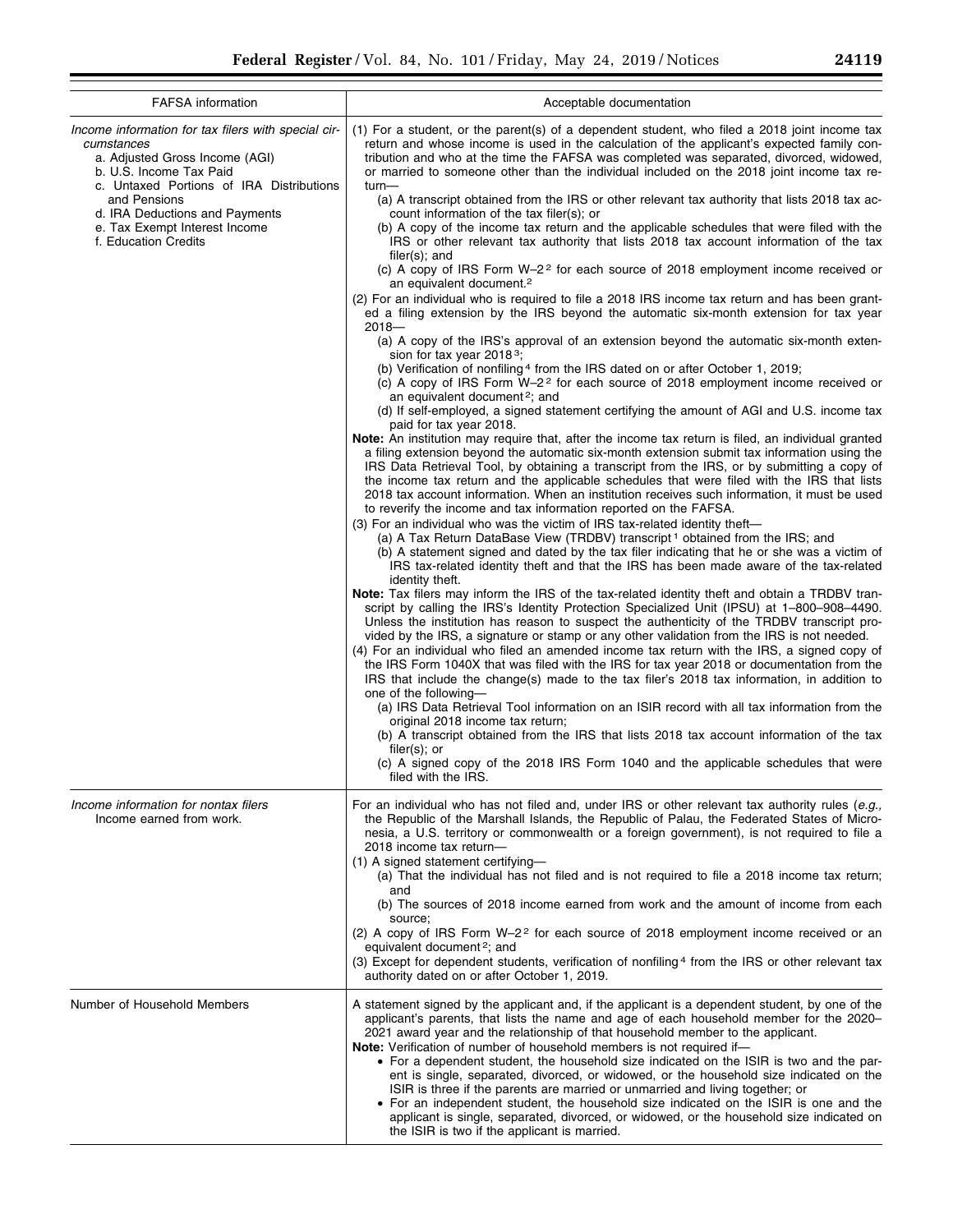$\equiv$ 

| <b>FAFSA</b> information             | Acceptable documentation                                                                                                                                                                                                                                                                                                                                                                                                                                                                                                                                                                                                                                                                                                                                                                                                                                                                                                                                                                                                                                                                                                                                                                                                                                                                                                                                                                                                                                                                                                                                                                                                                                                                                                                                                                                                                                                                                                                                                                                                                                                                                                                                                                                                                                                                                                                                                                                                                                                                                                                                                                                                                                                                                                                                                                                                                                                                                                                                                                                                                                                                                                                                                                                                                                                                                                                                                                                                                                                                                                                                                                                                                                                                                                               |
|--------------------------------------|----------------------------------------------------------------------------------------------------------------------------------------------------------------------------------------------------------------------------------------------------------------------------------------------------------------------------------------------------------------------------------------------------------------------------------------------------------------------------------------------------------------------------------------------------------------------------------------------------------------------------------------------------------------------------------------------------------------------------------------------------------------------------------------------------------------------------------------------------------------------------------------------------------------------------------------------------------------------------------------------------------------------------------------------------------------------------------------------------------------------------------------------------------------------------------------------------------------------------------------------------------------------------------------------------------------------------------------------------------------------------------------------------------------------------------------------------------------------------------------------------------------------------------------------------------------------------------------------------------------------------------------------------------------------------------------------------------------------------------------------------------------------------------------------------------------------------------------------------------------------------------------------------------------------------------------------------------------------------------------------------------------------------------------------------------------------------------------------------------------------------------------------------------------------------------------------------------------------------------------------------------------------------------------------------------------------------------------------------------------------------------------------------------------------------------------------------------------------------------------------------------------------------------------------------------------------------------------------------------------------------------------------------------------------------------------------------------------------------------------------------------------------------------------------------------------------------------------------------------------------------------------------------------------------------------------------------------------------------------------------------------------------------------------------------------------------------------------------------------------------------------------------------------------------------------------------------------------------------------------------------------------------------------------------------------------------------------------------------------------------------------------------------------------------------------------------------------------------------------------------------------------------------------------------------------------------------------------------------------------------------------------------------------------------------------------------------------------------------------------|
| Number in College                    | (1) A statement signed by the applicant and, if the applicant is a dependent student, by one of<br>the applicant's parents listing the name and age of each household member, excluding the<br>parents, who is or will be attending an eligible postsecondary educational institution as at<br>least a half-time student in the 2020–2021 award year in a program that leads to a degree<br>or certificate and the name of that educational institution.<br>(2) If an institution has reason to believe that the signed statement provided by the applicant<br>regarding the number of household members enrolled in eligible postsecondary institutions<br>is inaccurate, the institution must obtain documentation from each institution named by the<br>applicant that the household member in question is, or will be, attending on at least a half-<br>time basis unless-<br>(a) The applicant's institution determines that such documentation is not available be-<br>cause the household member in question has not yet registered at the institution the<br>household member plans to attend; or<br>(b) The institution has documentation indicating that the household member in question<br>will be attending the same institution as the applicant.<br>Note: Verification of the number of household members in college is not required if the num-<br>ber in college indicated on the ISIR is "1."                                                                                                                                                                                                                                                                                                                                                                                                                                                                                                                                                                                                                                                                                                                                                                                                                                                                                                                                                                                                                                                                                                                                                                                                                                                                                                                                                                                                                                                                                                                                                                                                                                                                                                                                                                                                                                                                                                                                                                                                                                                                                                                                                                                                                                                                                                                        |
| <b>High School Completion Status</b> | The applicant's high school completion status when the applicant attends the institution in<br>2020-2021.<br>(1) High School Diploma<br>(a) A copy of the applicant's high school diploma;<br>(b) A copy of the applicant's final official high school transcript that shows the date when<br>the diploma was awarded; or<br>(c) A copy of the "secondary school leaving certificate" (or other similar document) for<br>students who completed secondary education in a foreign country and are unable to ob-<br>tain a copy of their high school diploma or transcript.<br>Note: Institutions that have the expertise may evaluate foreign secondary school credentials to<br>determine their equivalence to U.S. high school diplomas. Institutions may also use a for-<br>eign diploma evaluation service for this purpose.<br>(2) Recognized Equivalent of a High School Diploma<br>(a) General Educational Development (GED) Certificate or GED transcript;<br>(b) A State certificate or transcript received by a student after the student has passed a<br>State-authorized examination (HISET, TASC, or other State-authorized examination)<br>that the State recognizes as the equivalent of a high school diploma;<br>(c) An academic transcript that indicates the student successfully completed at least a<br>two-year program that is acceptable for full credit toward a bachelor's degree at any<br>participating institution; or<br>(d) For a person who is seeking enrollment in an educational program that leads to at<br>least an associate degree or its equivalent and who excelled academically in high<br>school but did not complete high school, documentation from the high school that the<br>student excelled academically and documentation from the postsecondary institution<br>that the student has met its written policies for admitting such students.<br>(3) Homeschool<br>(a) If the State where the student was homeschooled requires by law that such students<br>obtain a secondary school completion credential for homeschool (other than a high<br>school diploma or its recognized equivalent), a copy of that credential; or<br>(b) If such State law does not require the credential noted in 3(a), a transcript or the<br>equivalent signed by the student's parent or guardian that lists the secondary school<br>courses the student completed and documents the successful completion of a sec-<br>ondary school education in a homeschool setting.<br>Note: In cases where documentation of an applicant's completion of a secondary school edu-<br>cation is unavailable, e.g., the secondary school is closed and information is not available<br>from another source, such as the local school district or a State Department of Education, or<br>in the case of homeschooling, the parent(s)/guardian(s) who provided the homeschooling is<br>deceased, an institution may accept alternative documentation to verify the applicant's high<br>school completion status (e.g., DD Form 214 Certificate of Release or Discharge From Ac-<br>tive Duty that indicates the individual is a high school graduate or equivalent).<br>When documenting an applicant's high school completion status, an institution may rely on<br>documentation it has already collected for purposes other than the Title IV verification re-<br>quirements (e.g., high school transcripts maintained in the admissions office) if the docu-<br>mentation meets the criteria outlined above.<br>Verification of high school completion status is not required if the institution successfully<br>verified and documented the applicant's high school completion status for a prior award<br>year. |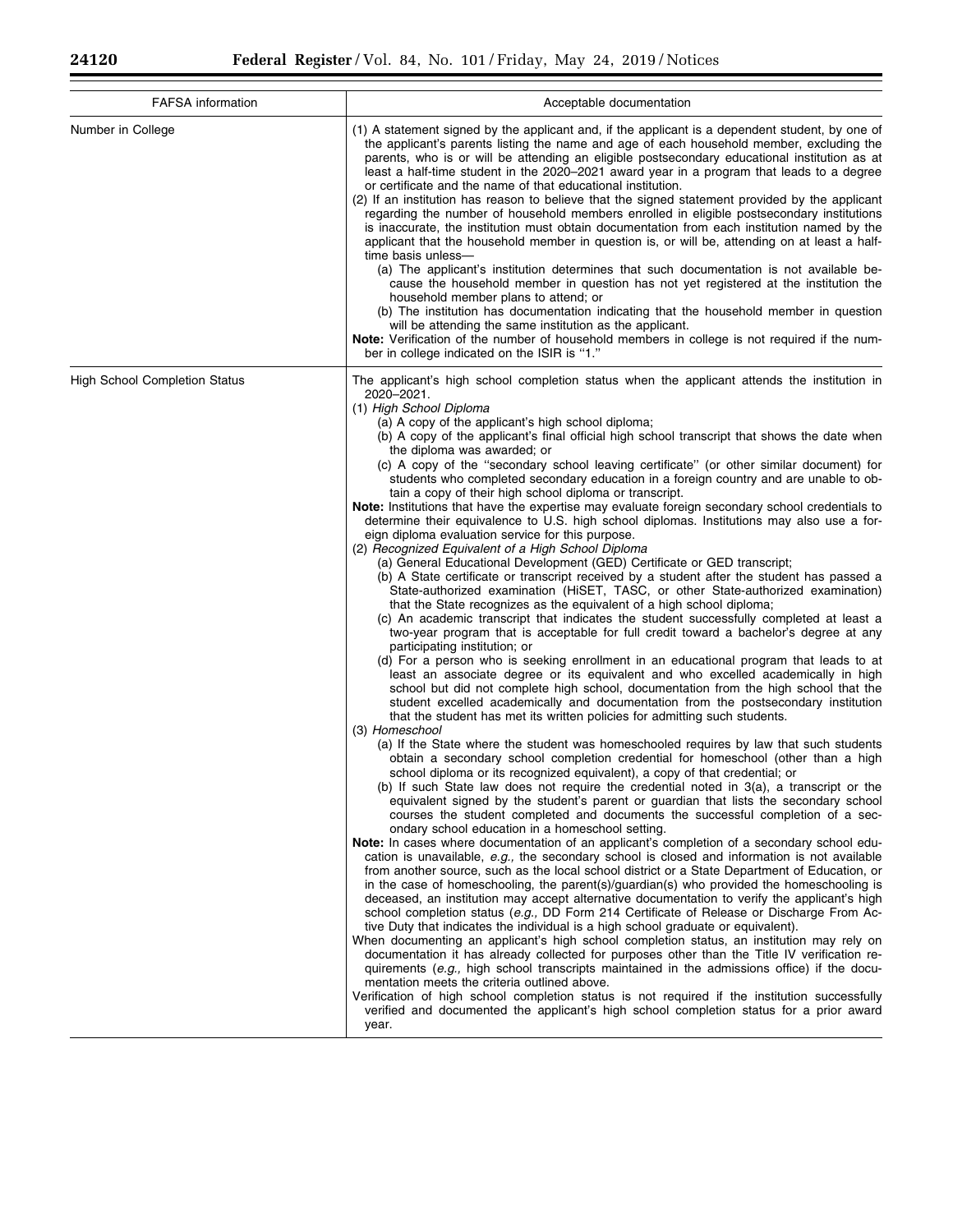| <b>FAFSA</b> information                  | Acceptable documentation                                                                                                                                                                                                                                                                                                                                                                                                                                                                                                                                                                                                                                                                                                                                                                                                                                                               |
|-------------------------------------------|----------------------------------------------------------------------------------------------------------------------------------------------------------------------------------------------------------------------------------------------------------------------------------------------------------------------------------------------------------------------------------------------------------------------------------------------------------------------------------------------------------------------------------------------------------------------------------------------------------------------------------------------------------------------------------------------------------------------------------------------------------------------------------------------------------------------------------------------------------------------------------------|
| Identity/Statement of Educational Purpose | (1) An applicant must appear in person and present the following documentation to an institu-<br>tionally authorized individual to verify the applicant's identity:<br>(a) An unexpired valid government-issued photo identification <sup>5</sup> such as, but not limited to,<br>a driver's license, non-driver's identification card, other State-issued identification, or<br>U.S. passport. The institution must maintain an annotated copy of the unexpired valid<br>government-issued photo identification that includes-<br>i. The date the identification was presented; and<br>ii. The name of the institutionally authorized individual who reviewed the identification;<br>and<br>(b) A signed statement using the exact language as follows, except that the student's<br>identification number is optional if collected elsewhere on the same page as the state-<br>ment: |
|                                           | <b>Statement of Educational Purpose</b>                                                                                                                                                                                                                                                                                                                                                                                                                                                                                                                                                                                                                                                                                                                                                                                                                                                |
|                                           | I certify that I<br>am<br>(Print Student's Name)<br>the individual signing this Statement of Educational Purpose and that the Federal student fi-<br>nancial assistance I may receive will only be used for educational purposes and to pay the<br>cost of attending<br>for 2020-2021.<br>(Name of Postsecondary Educational Institution)                                                                                                                                                                                                                                                                                                                                                                                                                                                                                                                                              |
|                                           | (Student's Signature)<br>(Date)                                                                                                                                                                                                                                                                                                                                                                                                                                                                                                                                                                                                                                                                                                                                                                                                                                                        |
|                                           | (Student's ID Number)<br>(2) If an institution determines that an applicant is unable to appear in person to present an<br>unexpired valid government-issued photo identification and execute the Statement of Edu-<br>cational Purpose, the applicant must provide the institution with-<br>(a) A copy of an unexpired valid government-issued photo identification <sup>5</sup> such as, but not<br>limited to, a driver's license, non-driver's identification card, other State-issued identi-<br>fication, or U.S. passport that is acknowledged in a notary statement or that is pre-<br>sented to a notary; and<br>(b) An original notarized statement signed by the applicant using the exact language as<br>follows, except that the student's identification number is optional if collected elsewhere<br>on the same page as the statement:                                 |
|                                           | <b>Statement of Educational Purpose</b>                                                                                                                                                                                                                                                                                                                                                                                                                                                                                                                                                                                                                                                                                                                                                                                                                                                |
|                                           | I certify that I<br>am<br>(Print Student's Name)<br>the individual signing this Statement of Educational Purpose and that the Federal student fi-<br>nancial assistance I may receive will only be used for educational purposes and to pay the<br>cost of attending<br>for 2020-2021.<br>(Name of Postsecondary Educational Institution)                                                                                                                                                                                                                                                                                                                                                                                                                                                                                                                                              |
|                                           | (Student's Signature)<br>(Date)                                                                                                                                                                                                                                                                                                                                                                                                                                                                                                                                                                                                                                                                                                                                                                                                                                                        |
|                                           | (Student's ID Number)                                                                                                                                                                                                                                                                                                                                                                                                                                                                                                                                                                                                                                                                                                                                                                                                                                                                  |

1This footnote applies, where applicable, whenever an income tax return, the applicable schedules, or transcript is mentioned in the above chart.

The copy of the 2018 income tax return must include the signature of the tax filer, or one of the filers of a joint income tax return, or the signed, stamped, typed, or printed name and address of the preparer of the income tax return and the preparer's Social Security Number, Employer Identification Number, or Preparer Tax Identification Number.

For a tax filer who filed an income tax return other than an IRS form, such as a foreign or Puerto Rican tax form, the institution must use the income information (converted to U.S. dollars) from the lines of that form that correspond most closely to the income information reported on a U.S. income tax return.

An individual who did not retain a copy of his or her 2018 tax account information, and for whom that information cannot be located by the IRS or other relevant tax authority, must submit to the institution—

(a) Copies of all IRS Form W–2s for each source of 2018 employment income or equivalent documents; or

(b) If the individual is self-employed or filed an income tax return with a government of a U.S. territory or commonwealth or a foreign government, a signed statement certifying the amount of AGI and income taxes paid for tax year 2018; and

(c) Documentation from the IRS or other relevant tax authority that indicates the individual's 2018 tax account information cannot be located; and

(d) A signed statement that indicates that the individual did not retain a copy of his or her 2018 tax account information.

If an individual who was the victim of IRS tax-related identity theft is unable to obtain a TRDBV, the institution may accept an equivalent docu-<br>ment provided by the IRS or a copy of the signed 2018 income tax return the

2 An individual who is required to submit an IRS Form W-2 or an equivalent document but did not maintain a copy should request a duplicate from the employer who issued the original or from the government agency that issued the equivalent document. If the individual is unable to obtain a duplicate W–2 or an equivalent document in a timely manner, the institution may permit that individual to provide a signed statement, in accordance with 34 CFR 668.57(a)(6), that includes—

(a) The amount of income earned from work;

(b) The source of that income; and

 $\overline{\text{c}}$  The reason why the IRS Form W–2, or an equivalent document, is not available in a timely manner.

<sup>3</sup> For an individual who was called up for active duty or for qualifying National Guard duty during a war or other military operation or national emergency, an institution must accept a statement from the individual certifying that he or she has not filed an income tax return or a request for<br>a filing extension because of that service.

a filing extension because of that service.<br>4 If an individual is unable to obtain verification of nonfiling from the IRS or other relevant tax authority and, based upon the institution's determination, it has no reason to question the student's or family's good-faith effort to obtain the required documentation, the institution may accept a signed statement certifying that the individual attempted to obtain the verification of nonfiling from the IRS or other relevant tax authority and was unable to obtain the required documentation.